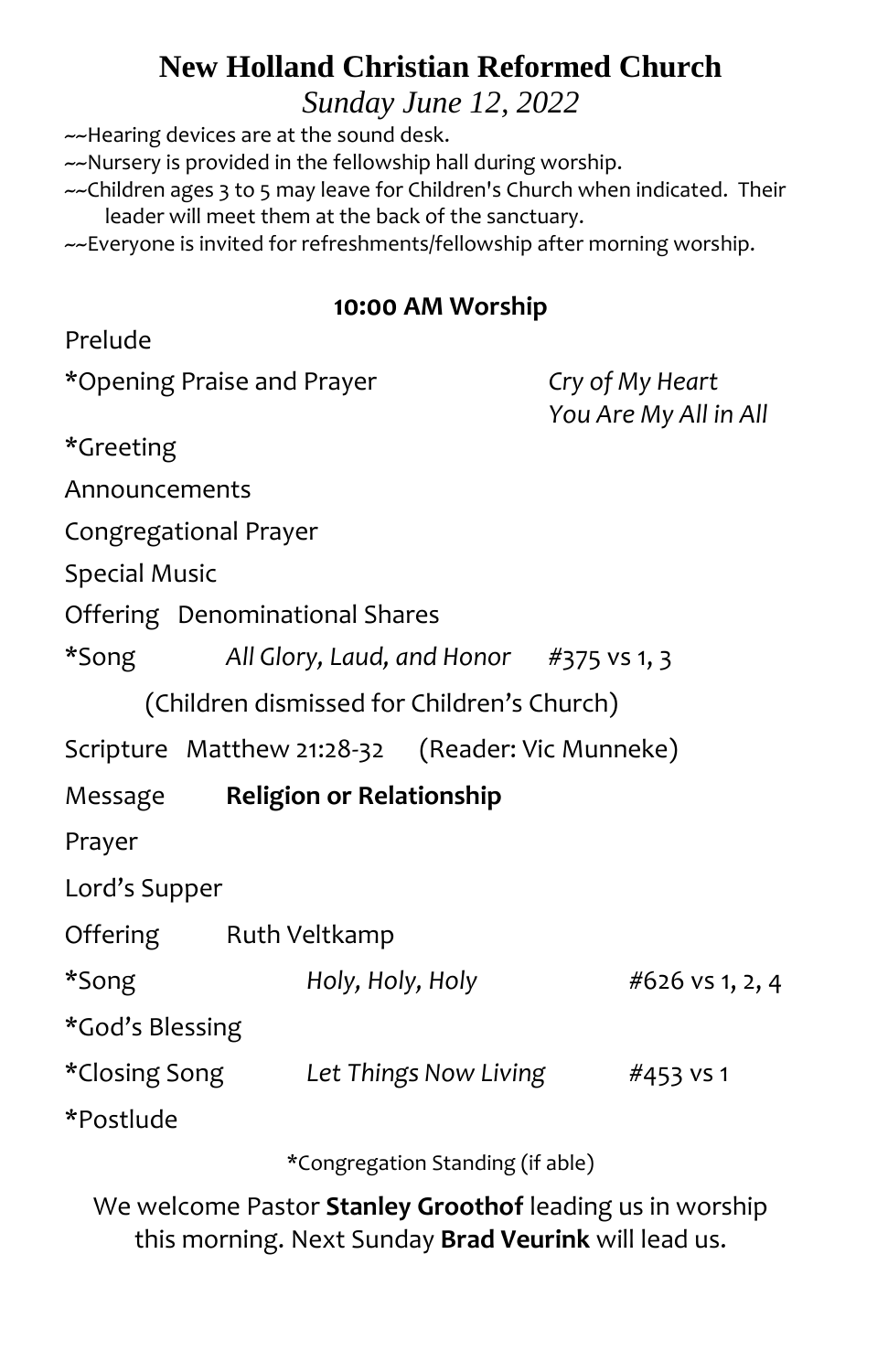# **ANNOUNCEMENTS**

**Welcome to worship!** When the opening praise is complete, please greet each other as we continue worshipping together.

**There will be a congregational** meeting and vote on June 19th after the worship service, to determine if Norlyn VanBeek will be offered a 9-month contract for specialized transitional minister. Absentee ballots can be found in the back of the sanctuary; they must be submitted in a signed/sealed envelope before the meeting on June 19th to be valid. Additional information is here in the bulletin.

**Donations are being accepted for the New Holland Cemetery**. Those that wish to give can either contact a deacon or mail donations to the church.

**New Building:** As of 6/3/2022 the New Building Fund is at a total of \$584,356.22. For those that wish to direct their offerings to the new church building project, please make checks payable to NHCRC with the memo indicating New Building Project and cash offerings in an envelope labeled to the New Building Project.Funds can be placed in the offering box in the back of the sanctuary, given to a deacon, or mailed to the church at NHCRC, PO Box 3, New Holland, SD 57364.

**Thank you** to the church family in New Holland for the May offering we received from you. This time of year donations can drop off as people get busy with their summer plans. So it is a great encouragement to receive your generous donation now! Thank you, too, for your prayers. We hope to send out another update soon. Victor & Lori Selemani and family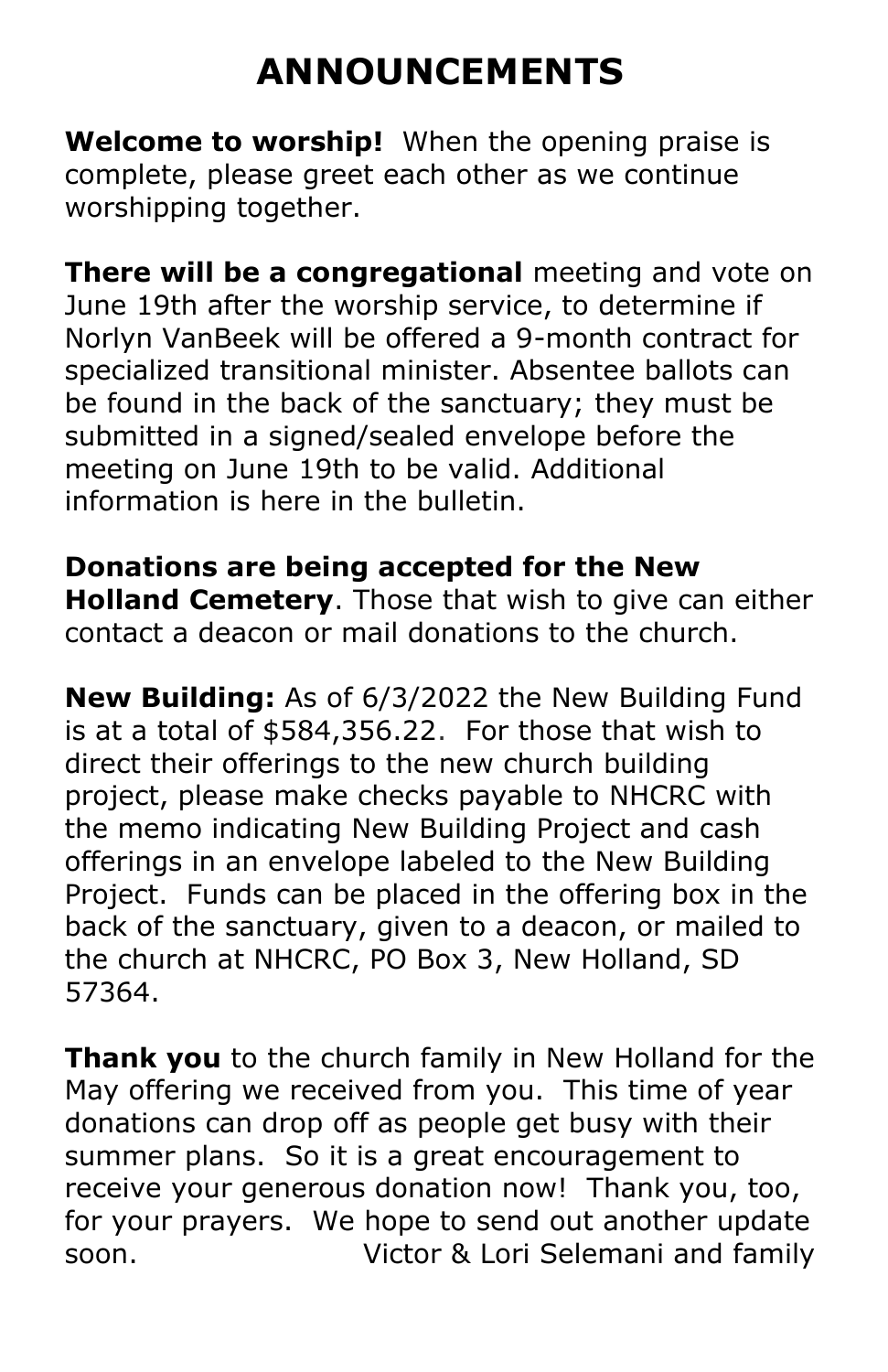**The bracelet fundraiser** brought in \$566.00 as of 6/3/2022. The council and the church would like to thank Lily Muckey and Danae Feenstra for the hard work they have put into this. It's great to see such enthusiasm and creativity at such a young age! There is still time to order if interested.

**Platte CRC** invites you to a combined evening worship service on the occasion of Independence Day on July 3, 2022 at 7pm. Pastor Drew Hoekema will be bringing the message; an offering will be received for Dakota Christian School. Refreshments will be served. We look forward to worshiping our God again together as sister churches!

**Church Building Committee Update:** We have met with the architect and are in the beginning stages of drawing plans for the new church. Please keep this process in your prayers.

**Could you be a CASA?** Just 1-2 hours a week helps abused and neglected children in our community. If not you, who? Volunteer Training starts on 6/16 and again on 8/18. Call 996-1212 or visit [www.mitchellcasa.org](http://www.mitchellcasa.org/) to receive an application.

**New Hope Christian Camp** in Platte is seeking two people to serve on the Board of Directors. Please prayerfully seek God's guidance as to whether He is calling you or someone you know to serve in the camping ministry. Please email us at [NewHope@midstatesd.net](mailto:NewHope@midstatesd.net) with contact information and any questions you may have. New Hope Christian Camp is also seeking volunteers to help **mow** the Camp lawn this summer. Mower is provided or use your own. Contact Winston at: 337- 3146 for more information. Thank you for your support and prayers!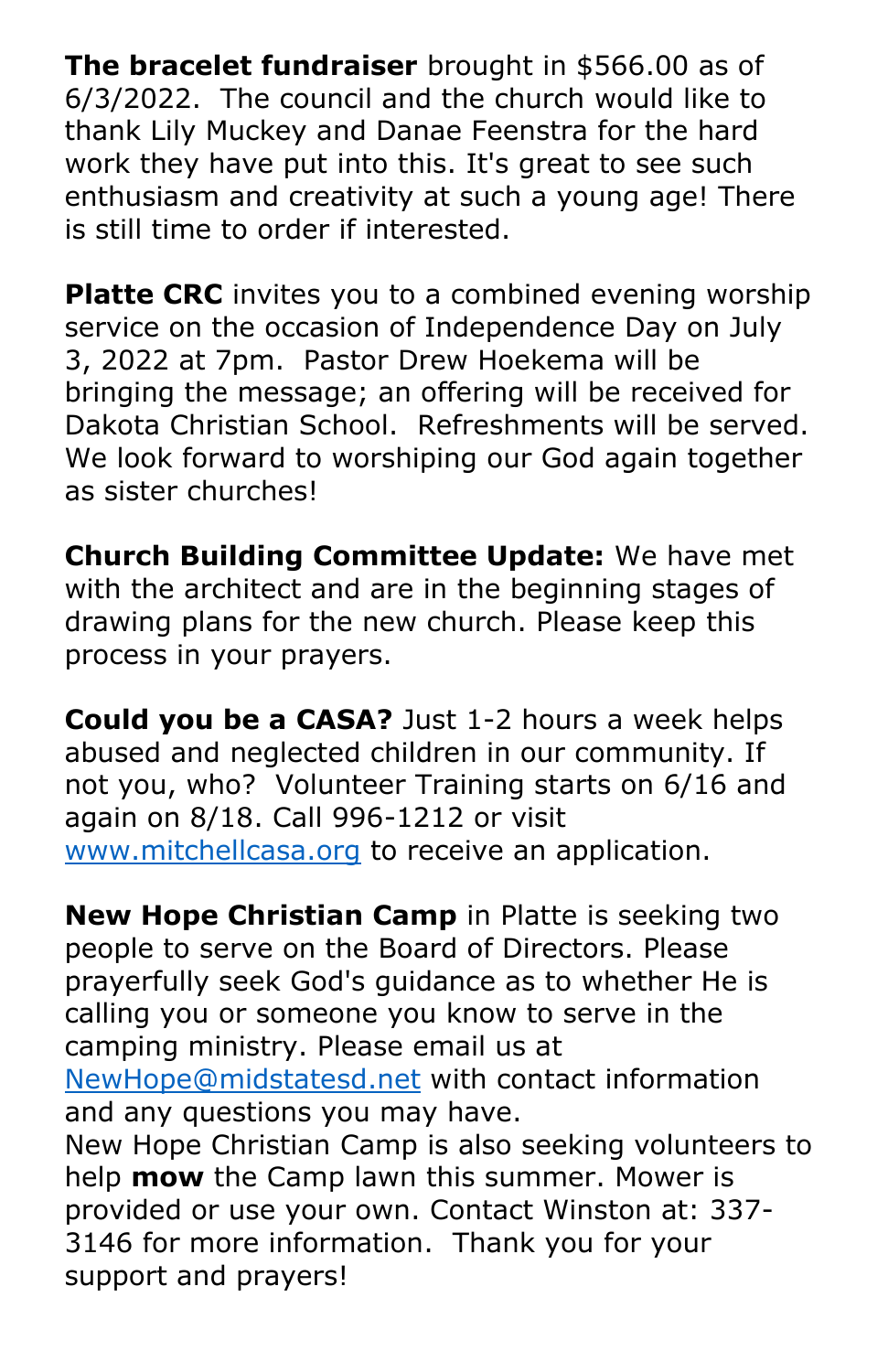**Dakota Christian School Board** will meet tomorrow evening at 7:30 PM.

**Dakota Christian Scrip orders** are due at DCS by 8:30 AM on Tuesday. If you would like Donna Veurink to deliver yours, please have it in her mailbox by 11:00 AM today.

**Cornerstone Prison Church,** Sioux Falls Faith Fellowship Weekend: Friday, July 29 – 6:00-7:45pm-Kick Off Worship Service until Saturday, July 30 and Sunday, July 31 – 8:00am-4:00pm each day. The theme for the weekend is Renewal. The deadline for signing up is Thursday, July 7. We would be happy to have you join us for part of the week-end or all of it. If you would like more information or to sign up, please contact us at [office@cornerstonepcsd.org](mailto:office@cornerstonepcsd.org) or call 507- 215-3670. Thank you for considering this wonderful ministry opportunity!

The Vine's Bountiful Table: The menu for **Thursday June 23 (serving from 5:30-6p.m.)** is: Meatballs. Deadline for sign up is **Sunday June 19!** Signup sheet is in the Narthex of Platte CRC or call Norma's cell phone 605-680-1691. We'd love to have you come; invite your friends and neighbors!

## **Council Highlights June 2022**

- 1. The two church vans will be sold to two different entities as they are no longer needed for Lake Andes Sunday School
- 2. A contract was brought to the council by the contract committee, and was approved, it will be offered to a possible transitional pastor.
- 3. A report was given on repairs and improvements made to the parsonage.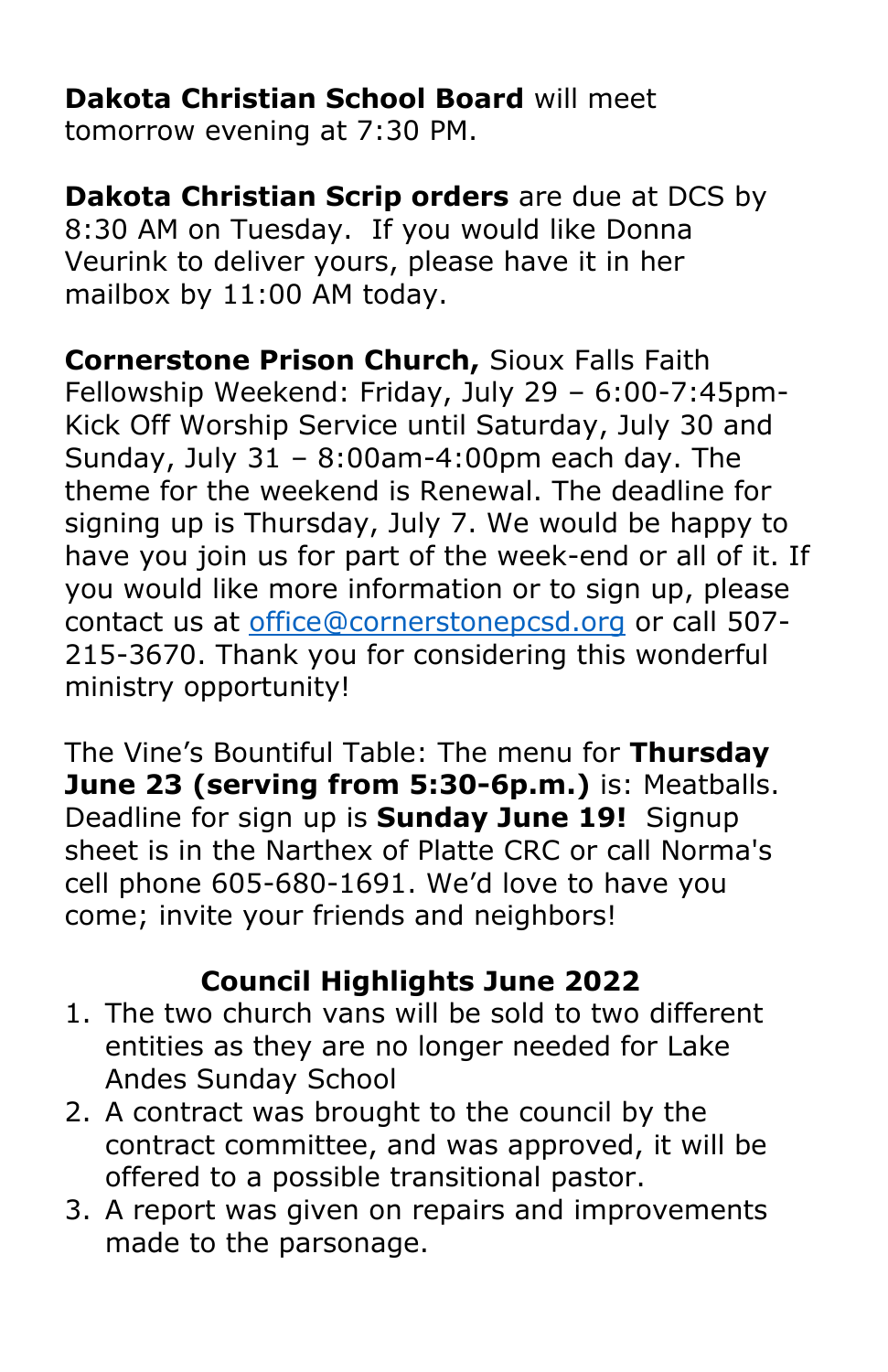### **Recap of Bulletin Dates**:

- June 14 DC Scrip orders due
- June 16 CASA training
- June 19 NHCRC Congregational meeting
- June 23 Vine's Bountiful Table
- July 3 combined evening worship service with Platte CRC
- July 18/19 GEMS Camp
- July 29 Cornerstone Prison Church Fellowship Weekend

# **Usher and Lift Information:**

 **Head**: **Jan-June N:** Wayne Veurink **S:** Matt Hubers  **May-June N:** Tyler Veurink, Terry Van Zee **S:** Lee Niewenhuis, Myron Veurink

**June** Lift: Darrell Feenstra

### **Missionary Special Date:**

Steve & Chelsey Nugteren Anniversary June 23

## **Upcoming Special Music:**

**June 12** Roger & Norma Feenstra **June 26** Darrell Feenstra **July 10** Devin & Brandi DeLange